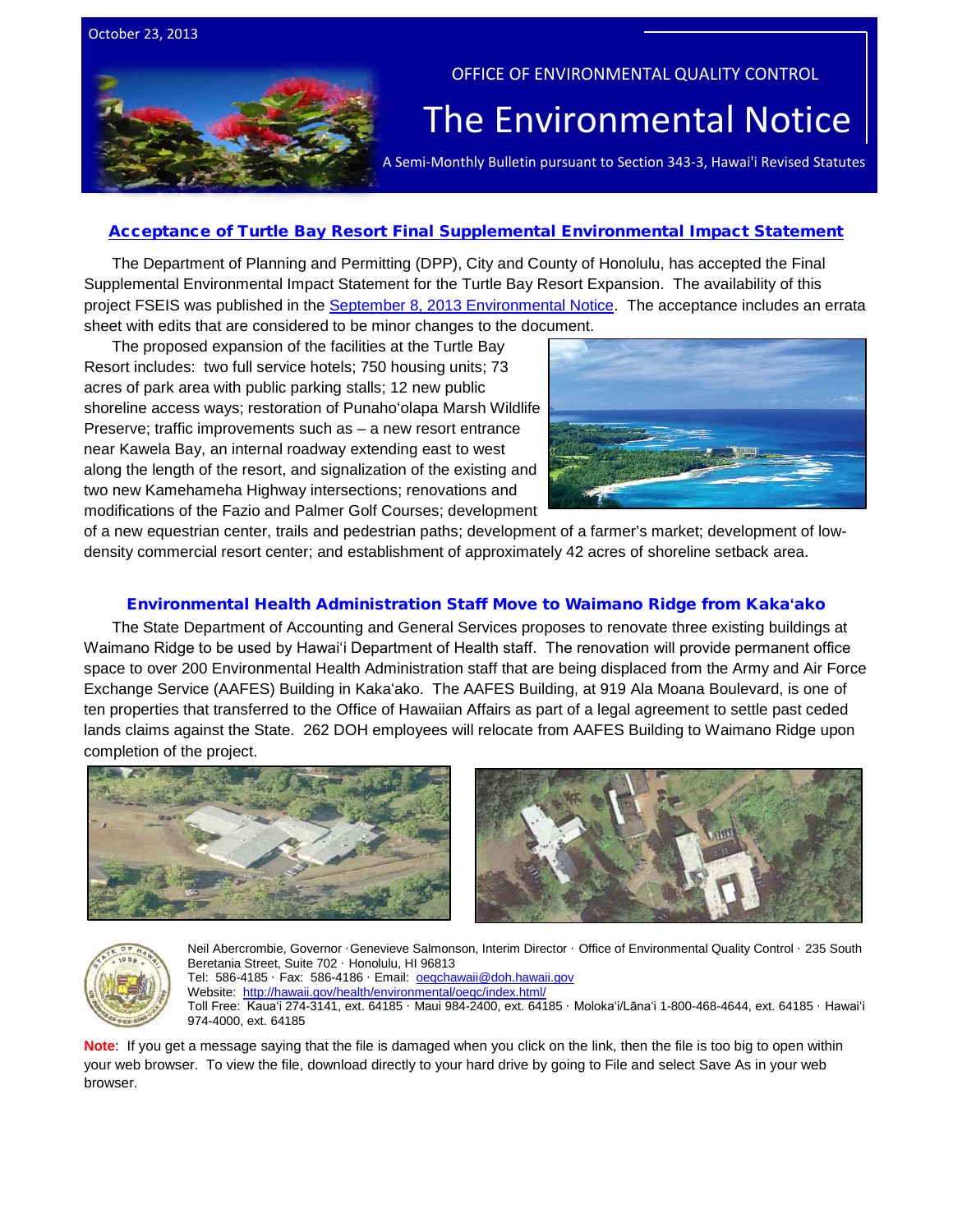## **FRONT PAGE**

[Acceptance of Turtle Bay Resort Final Supplemental Environmental Impact Statement](http://oeqc.doh.hawaii.gov/Shared%20Documents/EA_and_EIS_Online_Library/Oahu/2010s/2013-10-23-OA-5E-FSEIS-Turtle-Bay-Expansion-Acceptance-by-City-and-County-of-Honolulu.pdf) [Department of Health Staff move to Waimano Ridge from AAFES](http://oeqc.doh.hawaii.gov/Shared%20Documents/EA_and_EIS_Online_Library/Oahu/2010s/2013-10-23-OA-5E-DEA-Waimano-Ridge-Building-Relocation-due-to-Relocation-of-DOH-Staff.pdf) Building, Ala Moana Boulevard

## **STATEWIDE (HRS 343)**

| HAWAI'I (HRS 343)                                                                               |  |
|-------------------------------------------------------------------------------------------------|--|
|                                                                                                 |  |
|                                                                                                 |  |
|                                                                                                 |  |
| <b>MAUI (HRS 343)</b>                                                                           |  |
|                                                                                                 |  |
|                                                                                                 |  |
| <b>O'AHU (HRS 343)]</b>                                                                         |  |
| 6. Turtle Bay Expansion FEIS Acceptance, Volume I, Volume 2-2A-2B-2C, Volume 3, Volume 4  6     |  |
|                                                                                                 |  |
|                                                                                                 |  |
|                                                                                                 |  |
|                                                                                                 |  |
|                                                                                                 |  |
| <b>COASTAL ZONE MANAGEMENT NOTICES</b>                                                          |  |
|                                                                                                 |  |
|                                                                                                 |  |
| <b>SHORELINE NOTICES</b>                                                                        |  |
|                                                                                                 |  |
|                                                                                                 |  |
|                                                                                                 |  |
| 11 NO FEDERAL NOTICES in this issue due to the federal government shutdown early this month  11 |  |
|                                                                                                 |  |
|                                                                                                 |  |

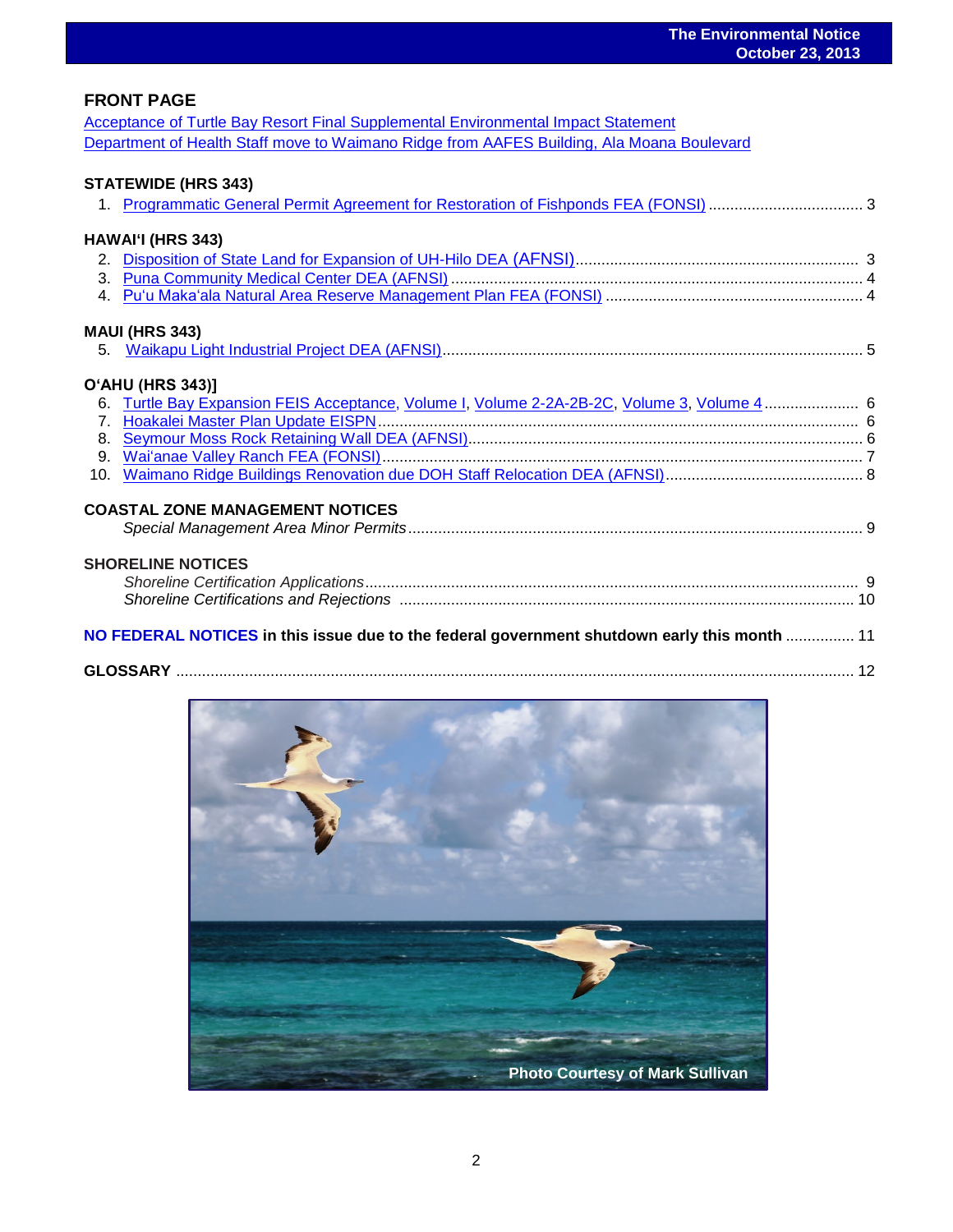# STATEWIDE (HRS 343)

#### **1. [Programmatic General Permit Agreement for Restoration of Fishponds](http://oeqc.doh.hawaii.gov/Shared%20Documents/EA_and_EIS_Online_Library/Statewide/2010s/2013-10-23-ST-5B-FEA-Programmatic-General-Permit-Agreement-for-Restoration-of-Fishponds.pdf) FEA (FONSI)**

| <b>Islands:</b>                | Statewide                                       |
|--------------------------------|-------------------------------------------------|
| <b>Proposing/Determination</b> |                                                 |
| Agency:                        | Office of Conservation and Coastal Lands;       |
|                                | Department of Land and Natural Resources, 1151  |
|                                | Punchbowl Street, Room 131, Honolulu, HI 96813  |
|                                | Contact: Sam Lemmo, 808-587-0377                |
| <b>Consultant:</b>             | Honua Consulting, 4348 Wai'alae Avenue, Room    |
|                                | 254, Honolulu, HI 96816.                        |
|                                | Contact: Trisha Kehaulani Watson, 808-392-1617. |
| Status:                        | Finding of No Significant Impact Determination  |



The objective of the Proposed Action is the restoration, repair, maintenance and reconstruction of loko iʻa, traditional fishponds, in Hawaiʻi. The Department of Land and Natural Resources is pursuing a State Programmatic General Permit (SPGP) from the federal government that will allow the State to streamline the permitting process by utilizing a single application process for the above activities. Fishponds are considered valuable cultural and ecological resources that can positively impact coastal ecosystems and their adjacent communities. The potential impacts on the environment, the range of reasonable alternatives, and mitigation measures are discussed and analyzed in this FPEA. The direct and indirect impacts of fishpond repair, restoration, maintenance, and operation on the environment, including nutrient enrichment, turbidity, invasive species, and other biological impacts were found to be negligible. The SPGP process would only apply to actions that are not likely to cause significant negative long-term impacts to the environment. Avoidance and minimization of impacts will be achieved with BMPs and conditions on permits; otherwise a permit will not be issued under the SPGP process. The long-term cumulative impacts will be the stimulation of traditional Hawaiian cultural activities and the restoration of fishpond systems and their related ecosystem services.

## HAWAI**ʻ**I (HRS 343)

#### **2. [Disposition of State Land for Expansion of UH-Hilo DEA \(AFNSI\)](http://oeqc.doh.hawaii.gov/Shared%20Documents/EA_and_EIS_Online_Library/Hawaii/2010s/2013-10-23-HA-5B-DEA-Disposition-of-Land-for-Exapansion-of-UH-Hilo.pdf)**

| Island:                        | Hawai'i                                                               |                     |
|--------------------------------|-----------------------------------------------------------------------|---------------------|
| <b>District:</b>               | South Hilo                                                            |                     |
| TMK:                           | (3) 2-4-001: 024; 2-4-056: 014 and 016                                |                     |
| <b>Permits:</b>                | Grading/Building Permits, Work within County Right-of-                |                     |
|                                | Way Permit, NPDES Permit.                                             |                     |
| <b>Proposing/Determination</b> |                                                                       | Kailua              |
| Agency:                        | University of Hawai'i, 200 West Kawili Street, Hilo, HI               |                     |
|                                | 96720-4091. Contact: Harry Yada, 808-933-9911.                        | P <sub>t</sub>      |
|                                | <b>Consultant:</b> PBR HAWAII & Associates, Inc., 1001 Bishop Street, | Honai<br><b>His</b> |
|                                | Suite 650, Honolulu, HI 96813.                                        |                     |
|                                | Contact: Roy Takemoto, 808-521-5631.                                  |                     |
| <b>Status:</b>                 | Statutory 30-day public review and comment period                     |                     |
|                                | starts; comments are due by November 23, 2013. Please send            |                     |
|                                | proposing/determination agency and consultant                         |                     |



comments to the proposing/determination agency and consultant.

The Board of Land & Natural Resources has approved to lease two of the parcels (TMK 2-4-001:24 and 2-4-056:014) to the University of Hawai'i, but requires an environmental assessment to complete the process. For the third parcel (2-4-056: 016), the federal government presently leases the parcel to the University of Hawai'i and intends to decommission and revert ownership of this parcel to the State.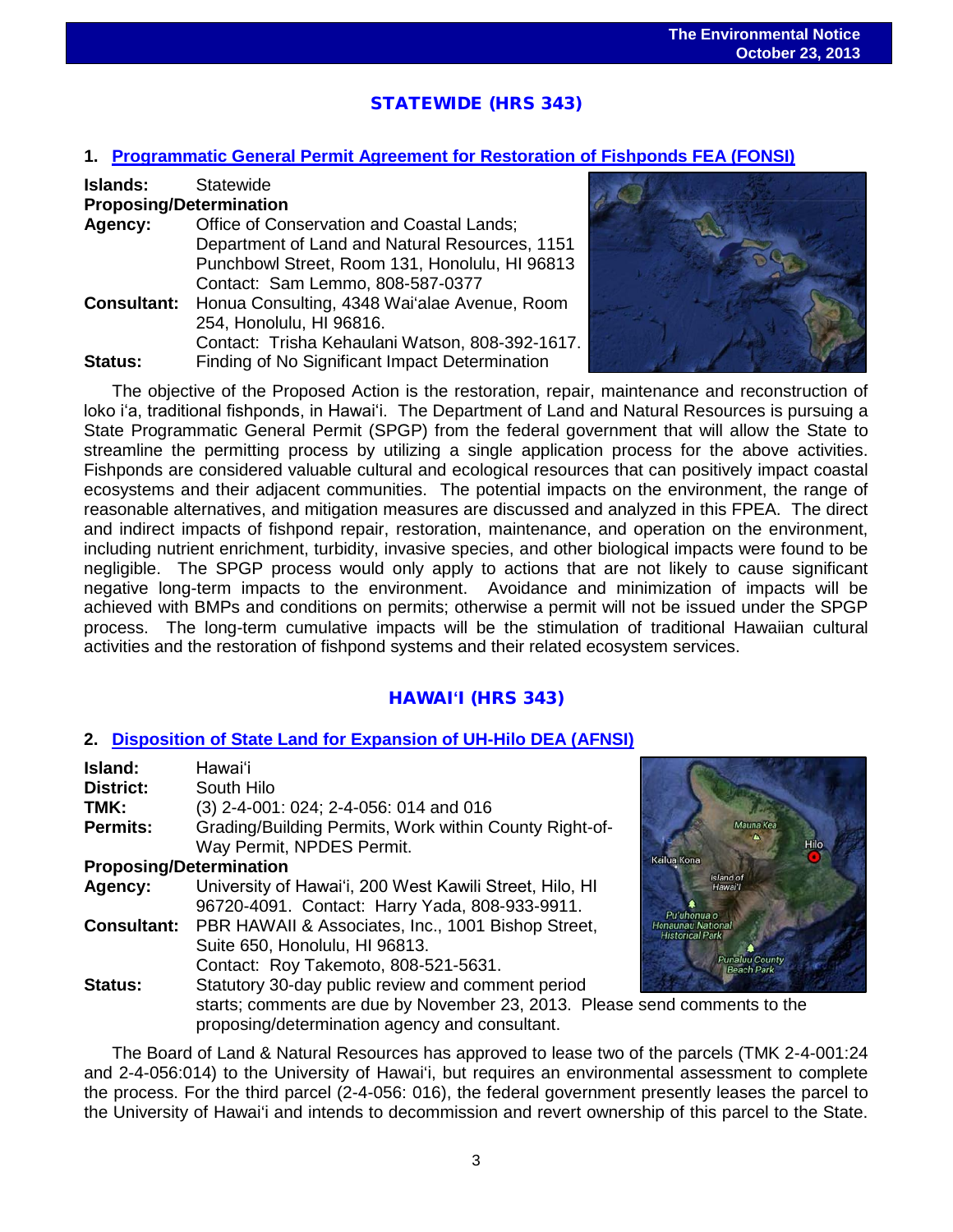Upon reversion to the State, the University of Hawai'i intends to request a lease on the former Army Reserve facility from the Board of Land & Natural Resources for use by the University. All three parcels will be included in the UHH's Long-Range Development Plan (LRDP) to determine the best use for university-related purposes.

The specific plan for the Project Area will be determined through the UHH's Long-Range Development (LRDP). The last LRDP for UHH, completed in March 1996, did not include the Project Area. Since 1996, the student population has grown and the addition of the proposed parcels will allow UHH to accommodate future student population growth. The 1996 LRDP is being updated and will include proposed uses for the Project Area as well as recent and proposed new buildings for the entire campus.

## **3. [Puna Community Medical Center](http://oeqc.doh.hawaii.gov/Shared%20Documents/EA_and_EIS_Online_Library/Hawaii/2010s/2013-10-23-HA-5E-DEA-Puna-Community-Medical-Center.pdf) DEA (AFNSI)**

| Island:            | Hawai'i                                                                         |                                     |
|--------------------|---------------------------------------------------------------------------------|-------------------------------------|
| <b>District:</b>   | Puna                                                                            | Mauna Kea                           |
| TMK:               | $(3)$ 1-5-008:005                                                               |                                     |
| <b>Permits:</b>    | Special Use Permit, Grubbing/Grading, Construction,                             | Kailua Kona                         |
|                    | Building.                                                                       | Island of<br>Hawai'l                |
| <b>Applicant:</b>  | Puna Community Medical Center (PCMC), 15-2662                                   |                                     |
|                    | Pahoa Village Rd, Ste. 306, PMB 8741, Pahoa, HI 96778.                          | Pu'uhonua o<br>Jonaunau National    |
|                    | Contact: Daniel DiDomizio, 808-930-6001.                                        | <b>Historical Park</b>              |
| <b>Approving</b>   |                                                                                 | Punaluu County<br><b>Beach Park</b> |
| Agency:            | Department of Land and Natural Resources-Land                                   |                                     |
|                    | Division, Hawaii District Land Office, 75 Aupuni Street,                        |                                     |
|                    | Room 204, Hilo, HI 96720. Contact: Candace Martin, 808-961-9590.                |                                     |
| <b>Consultant:</b> | Malama O Puna, PO Box 1520, Pahoa, HI 96778.                                    |                                     |
|                    | Contact: Rene Siracusa, 808-965-2000.                                           |                                     |
| <b>Status:</b>     | Statutory 30-day public review and comment period starts; comments are due by   |                                     |
|                    | November 23, 2013. Please send comments to the applicant, approving agency, and |                                     |
|                    | consultant.                                                                     |                                     |

PCMC proposes to enter into a direct long-term lease with the Department of Land and Natural Resources in order to construct, in phases, a comprehensive medical center on 5 acres of State land zoned agriculture. The parcel has been vacant and unencumbered for many years, is unsuitable for farming, contains no threatened or endangered biota, and not has any archaeological or cultural resources. The first phase planned will be a free-standing emergency room.

## **4. Puʻu Makaʻ[ala Natural Area Reserve Management Plan FEA \(FONSI\)](http://oeqc.doh.hawaii.gov/Shared%20Documents/EA_and_EIS_Online_Library/Hawaii/2010s/2013-10-23-HA-5B-FEA-Puu-Makaala-Reserve.pdf)**

| Island:                        | Hawai'i                                               |
|--------------------------------|-------------------------------------------------------|
| <b>District:</b>               | Puna and South Hilo                                   |
| TMK:                           | 1-8-12:03, 1-9-01:1, 2-4-8:19, 2-4-8:21, 2-4-8:25     |
|                                | (portion) and $2-4-008:09$ (portion)                  |
| <b>Proposing/Determination</b> |                                                       |
| Agency:                        | Department of Land and Natural Resources, Division of |
|                                | Forestry and Wildlife,                                |
|                                | 1151 Punchbowl Street, Room 131, Honolulu HI 96813.   |
|                                | Contact: Tanya Rubenstein, 808-587-0027.              |
| Status:                        | Finding of No Significant Impact Determination        |

The Division of Forestry and Wildlife (DOFAW) has prepared a

management plan for Pu'u Maka'ala Natural Area Reserve with actions proposed to protect and

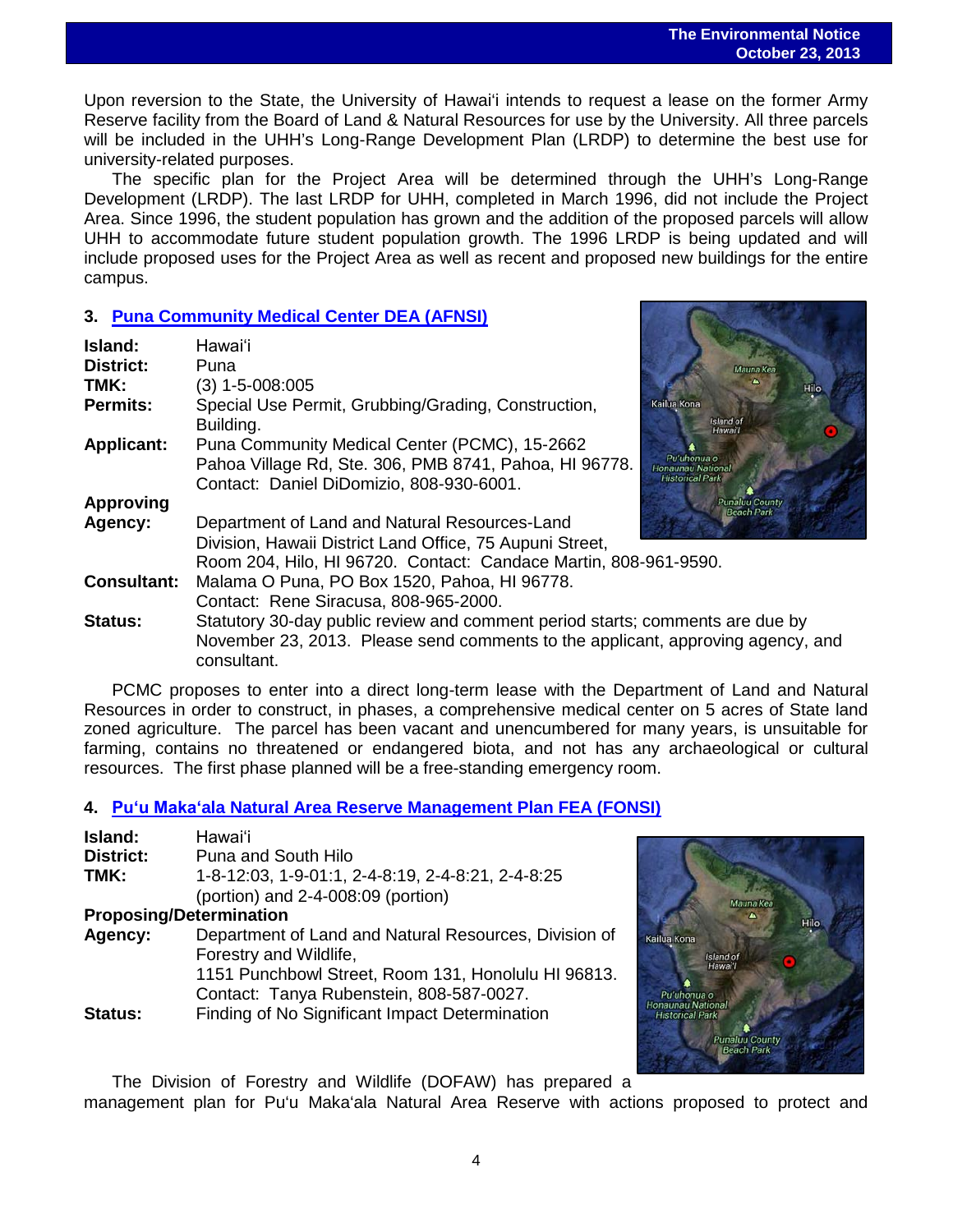manage one of the best remaining forest ecosystems in Hawai'i, as well as the endangered plants and animals it supports.

This Reserve was established to protect native wet forest. Overall management goals include protecting and enhancing the Reserve's unique natural, cultural, and geological resources. Proposed actions include fencing, feral ungulate removal, weed control, habitat and rare species restoration, monitoring, public access, outreach and education, fire management, enhanced enforcement and continued collaboration with partners.

Based on input received during the Draft EA, DOFAW has selected Alternative 1, which involves implementation of the proposed management plan. The purpose of the actions are to manage threats to the integrity, diversity and functioning of the Reserve's forests and watershed so the unique natural and cultural resources are protected and enhanced. Management is needed to reduce threats as well as ensure the long-term protection of this important forest ecosystem.

Proposed actions are expected to have primarily positive effects on the Reserve's resources. No significant adverse effects to the environment, archeological features, or public access or use of this area are anticipated.

## MAUI (HRS 343)

## **5. [Waikapu Light Industrial Project DEA \(AFNSI\)](http://oeqc.doh.hawaii.gov/Shared%20Documents/EA_and_EIS_Online_Library/Maui/2010s/2013-10-23-MA-5E-DEA-Waikapu-Light-Industrial-Project.pdf)**

consultant.

| Island:            | Maui                                                                                                                                                                                                                                                     |                                                                                          |  |
|--------------------|----------------------------------------------------------------------------------------------------------------------------------------------------------------------------------------------------------------------------------------------------------|------------------------------------------------------------------------------------------|--|
| <b>District:</b>   | Wailuku                                                                                                                                                                                                                                                  | Ho'okipa                                                                                 |  |
| TMK:               | $(2)3 - 8 - 007:105$                                                                                                                                                                                                                                     | pili-Honokowai<br><b>Beach Park</b>                                                      |  |
| <b>Permits:</b>    | National Pollutant Discharge Elimination System<br>Permit, as applicable; Department of Health<br>Community Noise Permit, as applicable; Work to<br>Perform in County Right-of-Way Permit; and<br>Construction Permits (Building, Grading,<br>Grubbing). | Kahului<br>Lahaina<br>Makawao<br>Wailua<br>Maur<br>Kihei<br>National Pa<br>Wailea-Makena |  |
| <b>Applicant:</b>  | ABC Development Company, LLC, 815 A<br>Waiakamilo Road, Honolulu, HI 96817.<br>Contact: Albert Kanno, 808-847-4017.                                                                                                                                      |                                                                                          |  |
| <b>Approving</b>   |                                                                                                                                                                                                                                                          |                                                                                          |  |
| Agency:            | County of Maui, Maui Planning Commission, 2200 Main Street, Suite 315, Wailuku, HI<br>96793. Contact: William Spence, 808-270-7735.                                                                                                                      |                                                                                          |  |
| <b>Consultant:</b> | Munekiyo & Hiraga, Inc, 305 South High Street, Suite 104, Wailuku, HI 96793.<br>Contact: Leilani Pulmano, 808-244-2015.                                                                                                                                  |                                                                                          |  |
| <b>Status:</b>     | Statutory 30-day public review and comment period starts; comments are due by<br>November 23, 2013. Please send comments to the applicant, approving agency, and                                                                                         |                                                                                          |  |

The Applicant proposes to develop seven (7) light industrial lots ranging from 0.8 acre to 1.5 acres under a condominium regime on 8.55 acres. The project is situated in a region of light industrial uses, with other light industrial subdivisions and baseyards located to the east and west of East Waiko Road. Related improvements include site grading/grubbing, landscaping, utilities installation, off-site infrastructure improvements and roadways construction on County lands. The proposed project site is in the State "Agricultural" District; designated "AG, Agriculture" by the Wailuku-Kahului Community Plan; and located within the County "AG, Agricultural" zoning district. The applicant is initiating applications requesting land use changes for a State Land Use District Boundary Amendment to an "Urban" designation, a Community Plan Amendment to "L1, Light Industrial" and a County Change in Zoning to "M-1, Light Industrial". As the Project is situated on lands formerly used for a scrap metal recovery facility the applicant coordinated with the State Department of Health and prepared a site closure plan. After several years of intensive cleanup, the Applicant has properly removed the scrap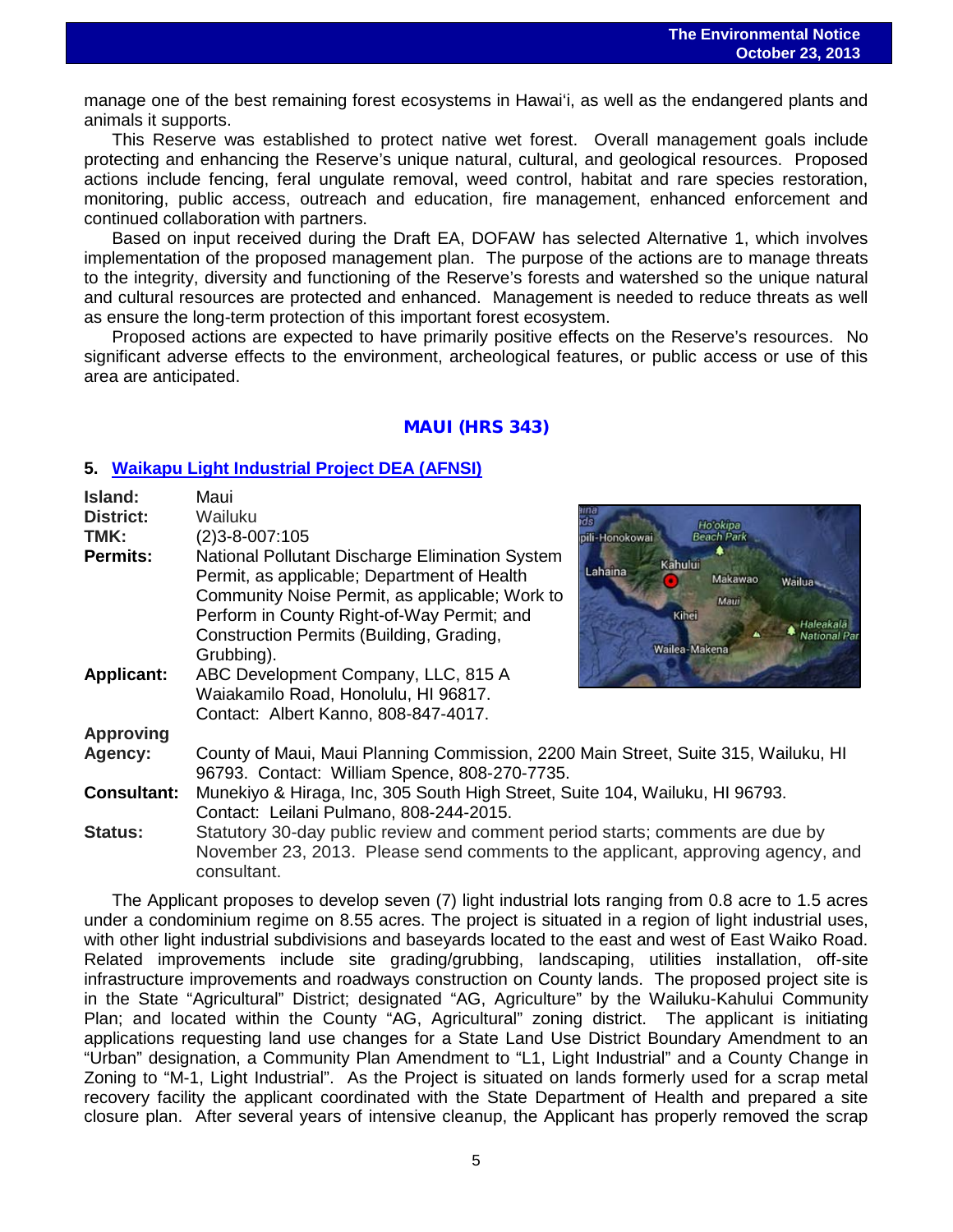metal from the project site and is finalizing the site restoration plan so the project is fit for light industrial use.

## O**ʻ**AHU (HRS 343)

## **6**. **[Turtle Bay Expansion](http://oeqc.doh.hawaii.gov/Shared%20Documents/EA_and_EIS_Online_Library/Oahu/2010s/2013-10-23-OA-5E-FSEIS-Turtle-Bay-Expansion-Acceptance-by-City-and-County-of-Honolulu.pdf) FEIS Acceptance, [Volume 1,](http://oeqc.doh.hawaii.gov/Shared%20Documents/EA_and_EIS_Online_Library/Oahu/2010s/2013-10-23-OA-5E-FSEIS-Turtle-Bay-Resort-Volume-1.pdf) [Volume 2-2A-2B-2C,](http://oeqc.doh.hawaii.gov/Shared%20Documents/EA_and_EIS_Online_Library/Oahu/2010s/2013-09-08-OA-5E-FSEIS-Turtle-Bay-Resort-Volume-2-2A-2B-2C.pdf) [Volume 3,](http://oeqc.doh.hawaii.gov/Shared%20Documents/EA_and_EIS_Online_Library/Oahu/2010s/2013-09-08-OA-5E-FSEIS-Turtle-Bay-Resort-Volume-3.pdf) [Volume 4](http://oeqc.doh.hawaii.gov/Shared%20Documents/EA_and_EIS_Online_Library/Oahu/2010s/2013-10-23-OA-5E-FSEIS-Turtle-Bay-Resort-Volume-4.pdf)**

The Department of Planning and Permitting (DPP), City and County of Honolulu has accepted the Final Supplemental Environmental Impact Statement for the Turtle Bay Resort Expansion which was published in the [September 8, 2013 Environmental](http://oeqc.doh.hawaii.gov/Shared%20Documents/Environmental_Notice/Archives/2010s/2013-09-08.pdf) Notice. The acceptance includes an errata sheet with edits that are considered to be minor changes to the document.

## **7. [Hoakalei Master Plan Update EISPN](http://oeqc.doh.hawaii.gov/Shared%20Documents/EA_and_EIS_Online_Library/Oahu/2010s/2013-10-23-OA-5E-EISPN-Hoakalei-Management-Plan.pdf)**

| Island:            | Oʻahu                                                                                                                                                              |                            |  |
|--------------------|--------------------------------------------------------------------------------------------------------------------------------------------------------------------|----------------------------|--|
| <b>District:</b>   | 'Ewa<br><b>North Shore</b>                                                                                                                                         |                            |  |
| TMK:               | 9-1-134: Parcels 007, 022(por.), 025, 026, 027, 028<br>Wahiawa<br>(por.), and 029<br>Mililani                                                                      | Kahaluu                    |  |
| <b>Permits:</b>    | Waianae<br>Grading & Building permits.                                                                                                                             |                            |  |
| <b>Applicant:</b>  | Nanakuli Waipahu<br>Haseko (Ewa), Inc, 91-1001 Kaimālie Street, Suite 205,<br>Kapolei<br>'Ewa Beach, HI 96706.                                                     | Kaneohe<br><b>Honolulu</b> |  |
|                    | Contact: Raymond Kanna, 808-689-7772, ext 242.                                                                                                                     |                            |  |
| <b>Approving</b>   |                                                                                                                                                                    |                            |  |
| Agency:            | City & County of Honolulu, Department of Planning and Permitting, 650 South King<br>Street, 7th Floor, Honolulu, HI 96813. Contact: Timothy Streitz, 808-768-8042. |                            |  |
| <b>Consultant:</b> | Planning Solutions, Inc, 210 Ward Avenue, Suite 330, Honolulu, HI 96814.<br>Contact: Perry White, 808-550-4483.                                                    |                            |  |
| <b>Status:</b>     | Statutory 30-day consultation period starts, ending November 23, 2013. Send<br>comments to the applicant, approving agency, and consultant.                        |                            |  |

Haseko (Ewa) Inc. proposes zone changes for a portion of its Hoakalei Project in Ewa, Oahu. The City rezoned the 1,100 acres for the master-planned Ewa Marina/Hoakalei Resort/Ocean Pointe project in 1985 and 1993. The project included a man-made marina with a maritime commercial complex, waterfront industrial, commercial, and retail facilities. It also included a golf course, a district park, 950 resort units, and a maximum of 4,850 residential units. The proposed zone change involves approximately 244 acres, including land within the Special Management Area (SMA), which both trigger an EA/EIS. The rezoning would accommodate an updated master plan calling for the existing basin to be used as a recreational lagoon rather than as a boat marina. Haseko also proposes to amend the SMA boundary to run parallel to the shoreline since the marina is no longer part of Haseko's current plans. The owner has concluded that a marina would not currently constitute a sustainable use for the property, although a marina could still be a future option. Build-out for the proposed recreational lagoon, including a swimming cove, is anticipated to be completed before the end of 2015.

## **8. [Seymour Moss Rock Retaining Wall DEA \(AFNSI\)](http://oeqc.doh.hawaii.gov/Shared%20Documents/EA_and_EIS_Online_Library/Oahu/2010s/2013-10-23-OA-5E-DEA-Seymor-Moss-Rock-Retainig-Wall.pdf)**

| <b>Island:</b>    | Oʻahu                                                             |        |
|-------------------|-------------------------------------------------------------------|--------|
| <b>District:</b>  | Waialua                                                           |        |
| TMK:              | 6-1-012:0021                                                      |        |
| <b>Permits:</b>   | <b>Building Permit.</b>                                           |        |
| <b>Applicant:</b> | Jason Seymour, 1187 Coast Village Road, #196,                     | Waiana |
|                   | Santa Barbara, CA 93108.                                          | Nana   |
| <b>Approving</b>  |                                                                   |        |
| Agency:           | Department of Planning and Permitting, City and                   |        |
|                   | County of Honolulu, 650 South King Street, 7 <sup>th</sup> Floor, |        |
|                   | Honolulu, HI 96813. Contact: Malynne Simeon, 808-768-8023         |        |

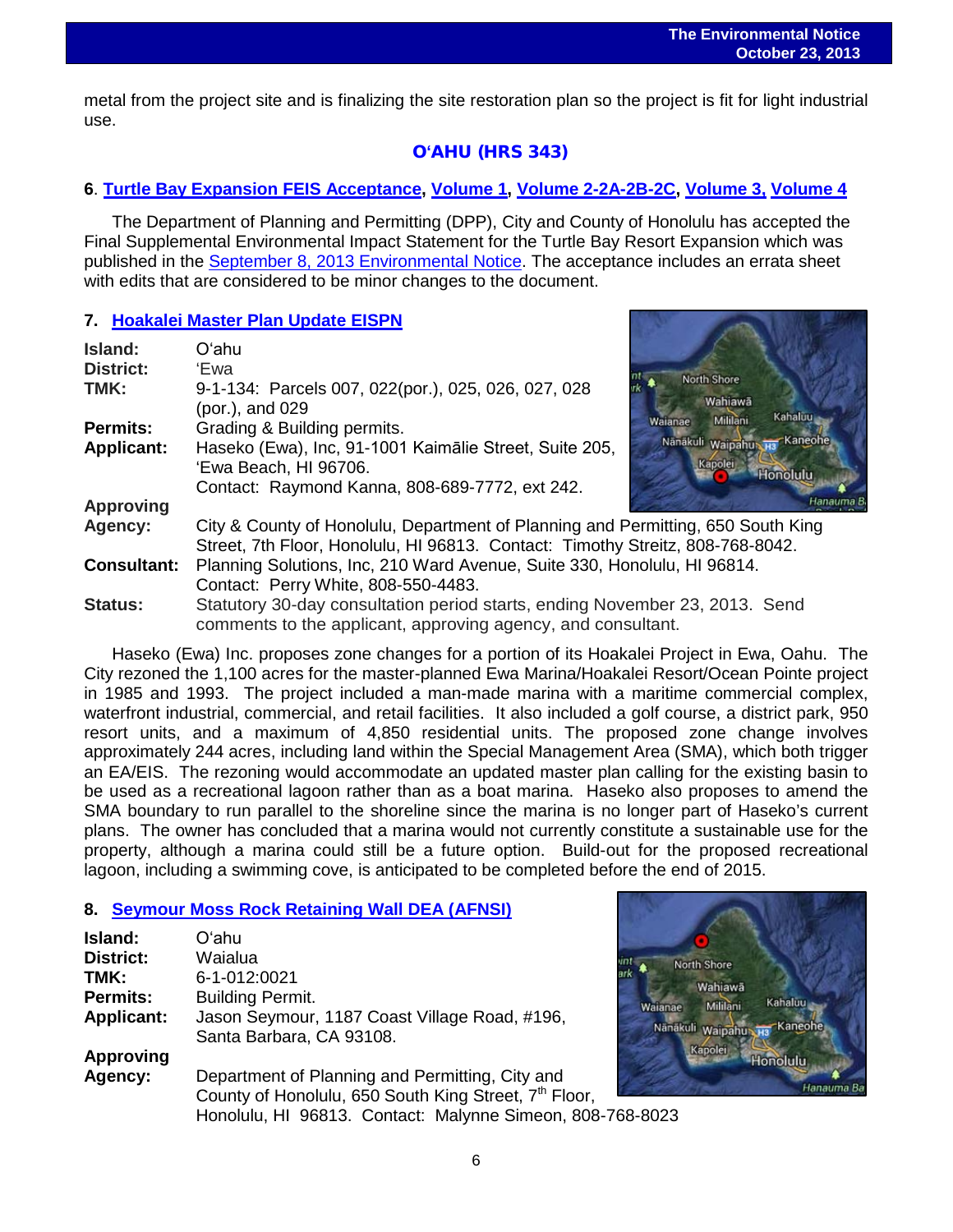## **Consultant:** Janine Seymour, PO Box 14001, #196, Ketchum, ID 83340, 805-452-3121. Statutory 30-day public review and comment period starts; comments are due by November 23, 2013. Please send comments to the applicant, approving agency, and consultant.

The Applicant is requesting the approval of an after-the-fact Shoreline Setback Variance to authorize the existing moss rock retaining wall, stairway and landing in the 40-foot shoreline setback area. No new development or physical change is proposed to the Applicant's residential property.

The existing moss rock retaining wall and landing protect an existing legal nonconforming house and deck. The stairs allow safe access from the property to the beach. The structures are located landward of the assumed 2013 shoreline. The retaining wall is within 13.9 feet and 14.9 feet of the foundation of the legal nonconforming house and is located directly below the makai (ocean) edge of the legal nonconforming deck in line with the original post and pier foundations of the deck. The dimensions of the retaining wall are 60 inches tall, 19.6 feet long, 16 inches wide and the base is 10 feet above mean sea level. The landing provides additional stability to the retaining wall and is 177 inches long, 34 inches wide, 12 inches tall and 9 feet above mean sea level at its base. There are six stairs that lead down to the landing composed of moss rock with a concrete cap. The stairs are 15 feet above sea level at the top and 10 feet 4.5 inches above mean sea level at the lowest stair.

The property is located at 61-357 Kamehameha Hwy, Haleiwa, HI 96712, TMK: 6-1-012: 021 on the makai (ocean) side of Kamehameha Highway.

#### **9. Waiʻ[anae Valley Ranch FEA \(FONSI\)](http://oeqc.doh.hawaii.gov/Shared%20Documents/EA_and_EIS_Online_Library/Oahu/2010s/2013-10-23-OA-5E-FEA-Waianae-Valley-Ranch.pdf)**

| Island:            | Oʻahu                                                                                                                                                 |                                                               |  |
|--------------------|-------------------------------------------------------------------------------------------------------------------------------------------------------|---------------------------------------------------------------|--|
| <b>District:</b>   | Wai'anae                                                                                                                                              |                                                               |  |
| TMK:               | 8-5-006:004 (ranch parcel), (8-5-005:036 for parking<br>lot only)                                                                                     | North Shore<br>Wahiawā                                        |  |
| <b>Permits:</b>    | City & County Building Permits, Grading/grubbing<br>Permits, Conditional Use Permit.                                                                  | Kahaluu<br>Mililani<br>Walanae<br>Kaneohe<br>Nanakuli waipahu |  |
| <b>Applicant:</b>  | Ka'ala Farm, Inc, PO Box 630, Wai'anae HI 96792.<br>Contact: Eric Enos, 808-696-4954.                                                                 | Kapolei<br>Honolulu                                           |  |
|                    | Ho'omau Ke Ola, PO Box 837, Wai'anae HI 96792.<br>Contact: Patti Isaacs, 808-696-4266.                                                                | Hana                                                          |  |
| <b>Approving</b>   |                                                                                                                                                       |                                                               |  |
| Agency:            | Department of Land and Natural Resources, Land Division, 1151 Punchbowl Street,<br>Room 220, Honolulu, HI 96813. Contact: Barry Cheung, 808-587-0430. |                                                               |  |
| <b>Consultant:</b> | Townscape, Inc, 900 Fort Street Mall, Suite 1160, Honolulu, HI 96813.                                                                                 |                                                               |  |
|                    | Contact: Tina Speed, 808-536-6999.                                                                                                                    |                                                               |  |
| <b>Status:</b>     | Finding of No Significant Impact Determination                                                                                                        |                                                               |  |

Kaʻala Farm, Inc. (KFI) and Hoʻomau Ke Ola (HKO), both non-profit organizations, are applying for a joint lease of the property formerly known as Wai'anae Valley Ranch. The Land Board gave preliminary lease approval to KFI pending the results of this Environmental Assessment. For final lease processing, KFI and HKO wish to be added as joint lessees. The use of State lands triggers HRS Section 343-5(a).

The applicants' proposed actions for this DLNR property include four discrete "project areas" 1. "Ranch Headquarters & Organic Farm": Basic site infrastructure improvements for the development of a small organic farm/community garden area with operational facilities. 2. "Cultural Preservation Pilot Project": Heiau maintenance and re-planting of historic dryland fields. 3. "Expansion of Preservation Pilot Project" from a small test area to a larger expanded area. 4. "Road and Firebreak Maintenance, Flood Mitigation": General firebreak maintenance in and around the property and various flood mitigation measures in dry gulches.

The overall goals of the proposed actions are to return part of the parcel to active agricultural use, and protect/preserve the many important cultural sites on the property. The proposed actions are meant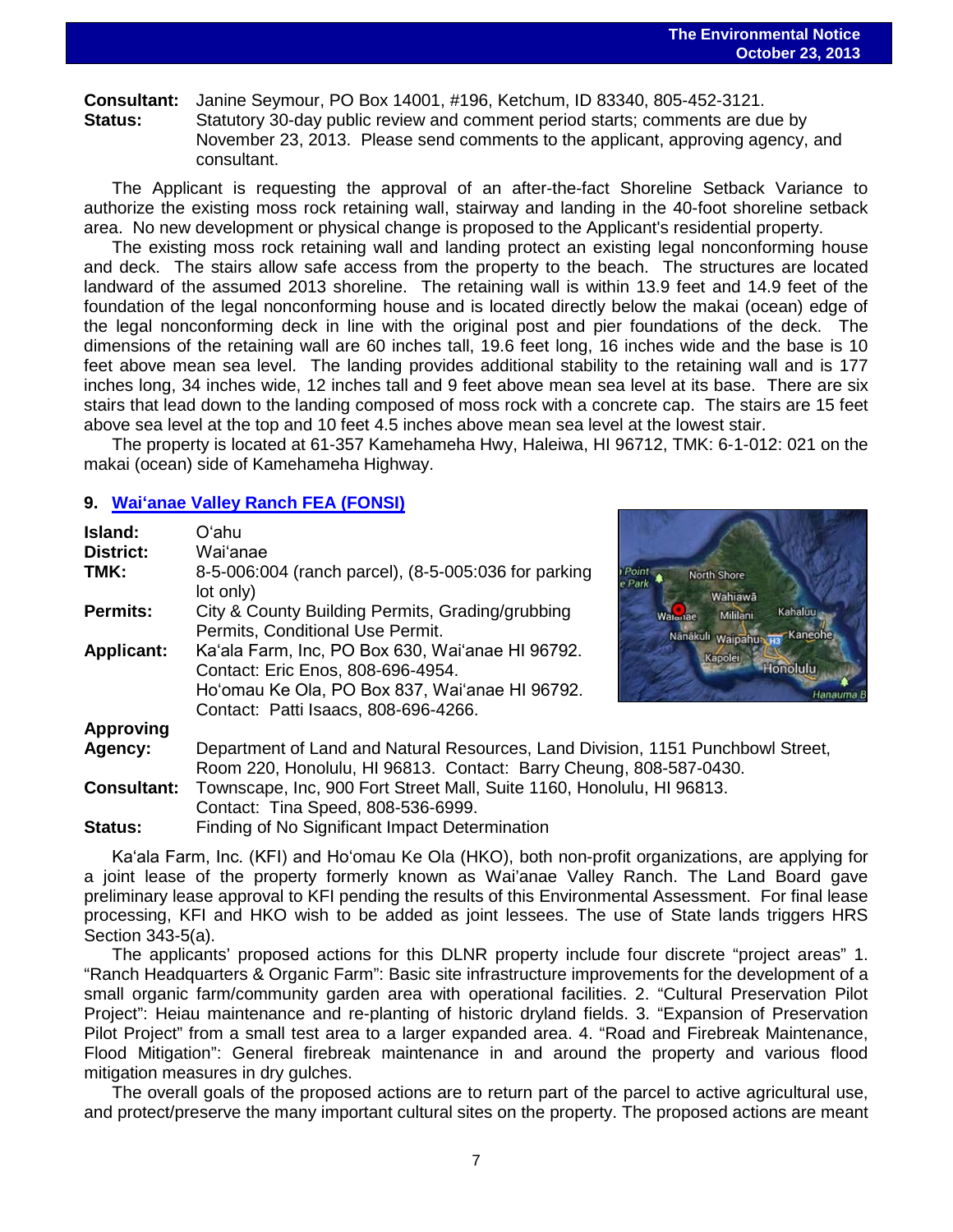**Kahaluu** 

Kaneo

Honolulu

North Shore Wahiawā

inäkuli waipahut

Kapolei

anae

Mililani

 to restore pono to the land and the community by perpetuating Native Hawaiian cultural practices and stewardship methods in an educational/healing context.

#### **10. Waimano Ridge Buildings Renovations [due to DOH Staff Relocation DEA \(AFNSI\)](http://oeqc.doh.hawaii.gov/Shared%20Documents/EA_and_EIS_Online_Library/Oahu/2010s/2013-10-23-OA-5E-DEA-Waimano-Ridge-Building-Relocation-due-to-Relocation-of-DOH-Staff.pdf)**

| Island:                        | Oʻahu                                                                                                                                                                                                                                                                     |            |
|--------------------------------|---------------------------------------------------------------------------------------------------------------------------------------------------------------------------------------------------------------------------------------------------------------------------|------------|
| District:                      | 'Ewa District                                                                                                                                                                                                                                                             |            |
| TMK:                           | 9-7-025:001                                                                                                                                                                                                                                                               |            |
| <b>Permits:</b>                | Building permit, grading permit.                                                                                                                                                                                                                                          |            |
| <b>Proposing/Determination</b> |                                                                                                                                                                                                                                                                           |            |
| Agency:                        | Department of Accounting & General Services<br>(DAGS), on behalf of the Department of Health<br>(DOH), DAGS Public Works Division, Planning<br>Branch, Kalanimoku Building, 1151 Punchbowl Street,<br>Room 430, Honolulu, HI 96813.<br>Contact: Lance Maja. 808-586-0483. | ?ark<br>Wa |
| <b>Consultant:</b>             | Kimura International, 1600 Kapiolani Boulevard, Suite<br>1610, Honolulu, HI 96814.<br>Contact: Leslie Kurisaki, 808-944-8848.                                                                                                                                             |            |
| Status:                        | Statutory 30-day public review and comment period starts; co<br>November 23, 2013. Please send comments to the proposing                                                                                                                                                  |            |

 $s$ mments are due by roposing/determination agency and consultant.

The State of Hawaii Department of Accounting and General Services (DAGS), on behalf of the State of Hawaii Department of Health (DOH), proposes to renovate three existing buildings at Waimano Ridge to be used as office space for approximately 262 DOH employees. Waimano Ridge (aka "Waimano Home") is a 242-acre State-owned property (Tax Map Key: 9-7-025:001) located at the upper end of Waimano Home Road, two miles mauka of Kamehameha Highway in Pearl City, O'ahu.

The proposed project is needed to provide permanent office space for approximately 262 employees from the Environmental Health Administration, who are being displaced from their existing offices in the former Army and Air Force Exchange Service (AAFES) building in Kaka'ako. The AAFES building, located at 919 Ala Moana Blvd., is one of ten properties that was recently transferred from the State to the Office of Hawaiian Affairs as part of a legal agreement to settle past ceded lands claims against the State. Under the terms of the agreement, the DOH must vacate the building by June 2016.

Three buildings at Waimano Ridge will be renovated to provide office space for these displaced employees. The buildings include Hale Ola (the former hospital building), the former Kitchen and Dining building, and Building 4 (known as Uluapuku). New parking lots and infrastructure improvements will also be constructed to accommodate the relocated staff. Upon completion of the renovation, 262 DOH employees from eleven branch and program offices will relocate from the AAFES building to Waimano Ridge.

Currently, there are approximately 314 individuals working at Waimano Ridge, primarily State employees with the DOH, Department of Public Safety, and the Department of Land and Natural Resources. The Department of Public Safety will soon relocate their staff to Iwilei, and after completion of the project, there will be a total of 482 employees at Waimano Ridge, a net increase of 168 persons.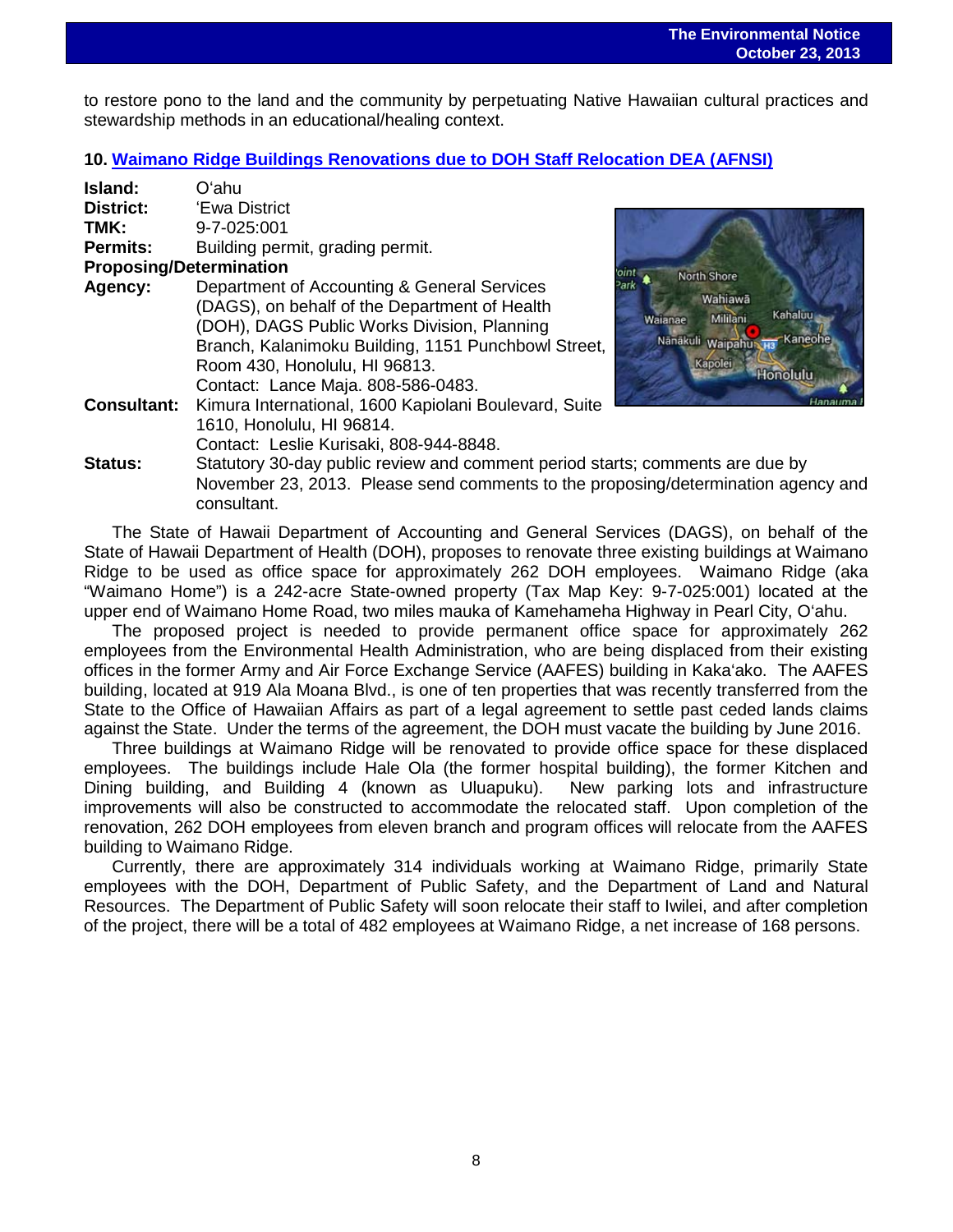## COASTAL ZONE MANAGEMENT NOTICES

#### **Special Management Area (SMA) Minor Permits**

The SMA Minor permits below have been approved (HRS 205A-30). For more information, contact the County/State Planning Department. Honolulu (768-8014); Hawaiʻi (East HI 961-8288, West HI 323-4770); Kauaʻi (241-4050); Maui (270-7735); Kakaʻako or Kalaeloa Community Development District (587-2841).

| <b>Location (TMK)</b>                 | <b>Description (File No.)</b>                                                                                                                                                                                                                                | <b>Applicant/Agent</b>                                             |  |
|---------------------------------------|--------------------------------------------------------------------------------------------------------------------------------------------------------------------------------------------------------------------------------------------------------------|--------------------------------------------------------------------|--|
| Maui: Lahaina (4-6-032: 005)          | Enlarge Two Doors for Handicapped (SM2<br>20120068)                                                                                                                                                                                                          | <b>Bill Salawich</b>                                               |  |
| Maui: Lahaina (4-2-004: 019)          | Clean Up and Rehabilitate Property (SM2<br>20130105)                                                                                                                                                                                                         | Atom Kasprzycki                                                    |  |
| Maui: Kihei (3-9-003: 048)            | Dig Trench for Sewer System (SM2<br>20130106)                                                                                                                                                                                                                | Susan Desmond                                                      |  |
| Maui: Makena (2-1-007: 094)           | Proposed Facility Upgrades (SM2 20130107)                                                                                                                                                                                                                    | ATC Makena N Golf, LLC et al                                       |  |
| Maui: Wailea (2-1-008: 067)           | Flat Roof Conversion (SM2 20130108)                                                                                                                                                                                                                          | Michale Wright & Associates                                        |  |
| Maui: (4-5-001: 018)                  | Interior Alteration - Unit A-8 (SM2 20130109)                                                                                                                                                                                                                | David Ward                                                         |  |
| Maui: Molokai (5-3-006: 028)          | Remodel of Building Three; Re-roof of<br>Buildings One, Two and Ten; Construction of<br>a Pavilion on an Existing Deck; Filling the<br>Existing Pool with Sand and Adding 300 Feet<br>of Fencing along the Western Portion of the<br>Property (SM6 20130007) | Molokai Ohana Health Care                                          |  |
| Maui: Kaluaaha (5-7-009: 002)         | Single Family Residence (SM6 20130008)                                                                                                                                                                                                                       | David Burrows                                                      |  |
| O'ahu: Waikiki (2-6-009: 009 and 012) | Hilton Hawaiian Village -- Major Exterior<br>Alterations (2013/SMA-26)                                                                                                                                                                                       | Hilton Hawaiian Village,<br>LLC/Pacific Asia Design Group,<br>Inc. |  |

## SHORELINE NOTICES

## **Shoreline Certification Applications**

The shoreline certification applications above are available for review at the DLNR Offices on Kauaʻi, Hawaiʻi, Maui, and Honolulu, 1151 Punchbowl Street, Room 220 (HRS 205A-42 and HAR 13-222-12). All comments shall be submitted in writing to the State Land Surveyor, 1151 Punchbowl Street, Room 210, Honolulu, HI 96813 and postmarked no later than 15 calendar days from the date of the public notice of the application. For more information, call Ian Hirokawa at 587-0420.

| File No. | Date    | Location                                                                                                                                                                                                      | <b>Applicant/Owner</b>                      | TMK         |
|----------|---------|---------------------------------------------------------------------------------------------------------------------------------------------------------------------------------------------------------------|---------------------------------------------|-------------|
| OA-1548  | 9/25/13 | Lot 82 of Land Court Application 776 situate at<br>Lā'ie, Ko'olauloa, O'ahu<br>Address: 55-069 Naupaka Street<br>Purpose: Building permit approval for<br>extending deck                                      | Mark James/ Mark James                      | 5-5-010:015 |
| OA-1549  | 9/27/13 | Lot 57, Land Court Application 1052 and Lot<br>28, portion R.P. 2243, L.C. Aw. 10613 Ap. 5 to<br>A. Paki situate at Makaha, Wai'anae, O'ahu<br>Address: 84-905 Farrington Highway<br>Purpose: Building permit | Walter P. Thompson, Inc./<br>Manuel Madeira | 8-4-005:002 |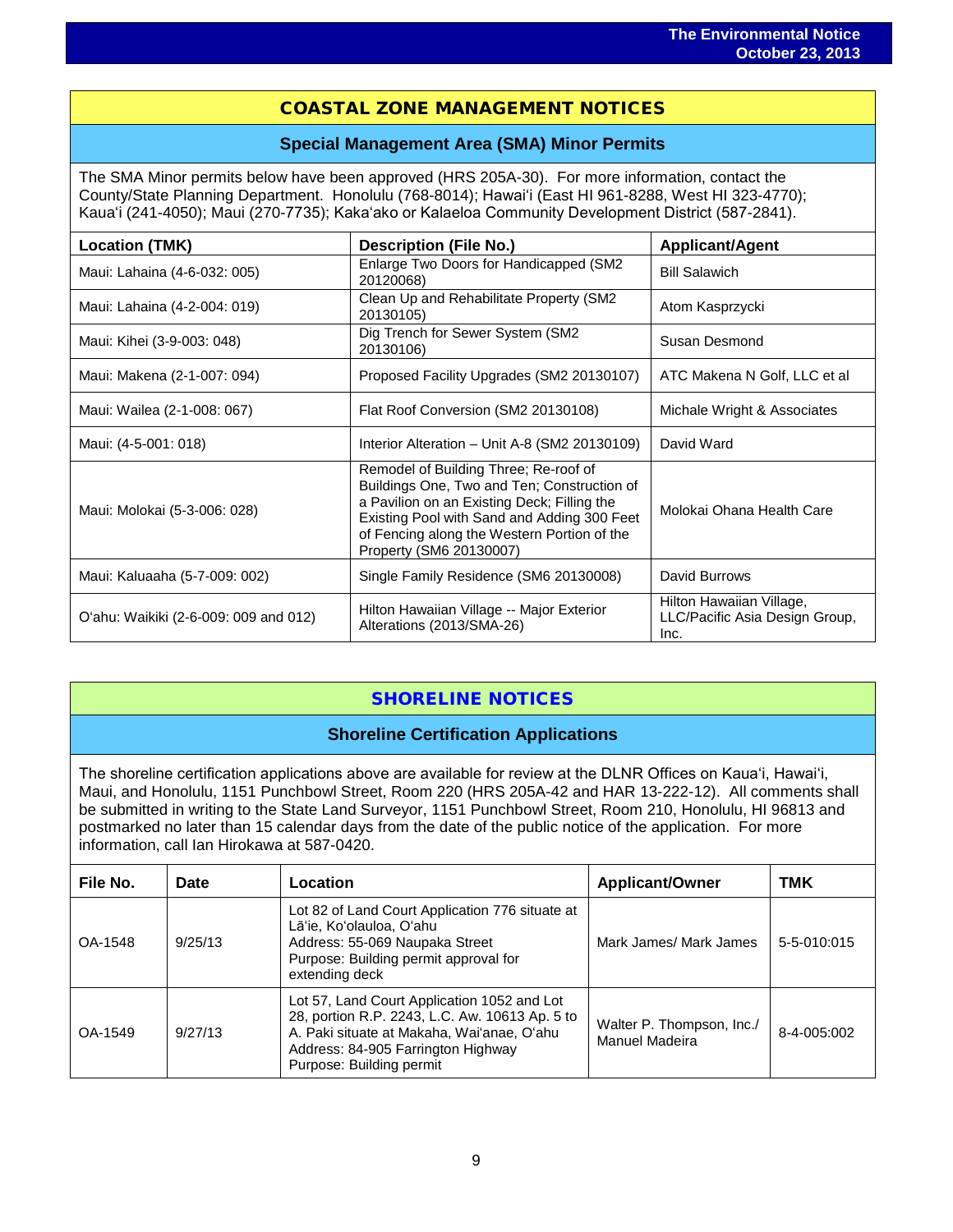| OA-1550 | 9/30/13 | Lot 33 (Map 6) of Land Court Consolidation 29<br>situate at Kane'ohe, Ko'olaupoko, O'ahu<br>Address: 45-038 Ka Hanahou Place<br>Purpose: Shoreline setback determination                                                                      | <b>Engineers Surveyors</b><br>Hawaii, Inc./ Herbert<br>Fuller | 4-5-047:116 |
|---------|---------|-----------------------------------------------------------------------------------------------------------------------------------------------------------------------------------------------------------------------------------------------|---------------------------------------------------------------|-------------|
| OA-1551 | 10/1/13 | Portion Ahupuaa of Kualoa portion deed:<br>Kamehameha III to G.P. Judd dated November<br>20, 1850 recorded in Liber 4 at page 304<br>situate at Kualoa, Ko'olaupoko, O'ahu<br>Address: 49-555 Kamehameha Highway<br>Purpose: Sale of property | Walter P. Thompson, Inc./<br>Harvey Minatoya                  | 4-9-009:005 |
| OA-1552 | 10/3/13 | Lot 159 of Map 5 Land Court Application 1052<br>situate at Makaha, Wai'anae, O'ahu<br>Address: 84-709 Upena Street<br>Purpose: Building setback line                                                                                          | Gil P. Bumanglag/<br>Margaret E. O'Connell                    | 8-4-007:001 |
| OA-1553 | 10/7/13 | Lot 1313 of Land Court Application 979 (Map<br>467) situate at Kahalu'u, Ko'olaupoko, O'ahu<br>Address: 47-83 Kamehameha Highway<br>Purpose: Building permit                                                                                  | Park Engineering/ Joseph<br>Meyer                             | 4-7-019:082 |
| OA-1554 | 10/8/13 | Lot 1 Kawailoa Beach Lots Section "E" situate<br>at Kawailoa, Waialua, O'ahu<br>Address: 61-695 Kamehameha Highway<br>Purpose: Obtain building permit                                                                                         | Wesley T. Tengan/ James<br>Fong                               | 6-1-004:057 |
| MA-555  | 10/7/13 | Lot 9-A Kahana Sunset Beach Lots situate at<br>Alaeloa and Honokeana, Ka'anapali, Maui<br>Address: 5197 Lower Honoapiilani Road<br>Purpose: Building setback                                                                                  | Arthur P. Valenica/ Robert<br>& Nancy Hunt                    | 4-3-007:009 |
| KA-381  | 10/3/13 | Lot E being portion of R.P. 6714, L.C. Aw.<br>7714-B, Apana 2 to Moses Kekuaiwa No M.<br>Kekuanaoa situate at Kukui'ula, Koloa, Kaua'i<br>Address: 4890 Lawai Road<br>Purpose: Determine shoreline setback                                    | Esaki Surveying and<br>Mapping, Inc./ David<br>Jorgensen      | 2-6-012:001 |

## **Shoreline Certifications and Rejections**

The shoreline notices below have been proposed for certification or rejection by DLNR (HRS 205A-42 and HAR 13-222-26). Any person or agency who wants to appeal shall file a notice of appeal in writing with DLNR no later than 20 calendar days from the date of this public notice. Send the appeal to the Board of Land and Natural Resource, 1151 Punchbowl Street, Room 220, Honolulu, HI 96813.

| File No. | <b>Proposed/Rejected</b>                   | Location                                                                                                                                                                                                                                                                                                                                                                                                                                    | <b>Applicant/Owner</b>                              | <b>TMK</b>                                                              |
|----------|--------------------------------------------|---------------------------------------------------------------------------------------------------------------------------------------------------------------------------------------------------------------------------------------------------------------------------------------------------------------------------------------------------------------------------------------------------------------------------------------------|-----------------------------------------------------|-------------------------------------------------------------------------|
| OA-1541  | <b>Proposed Shoreline</b><br>Certification | Lot 70-A & 70-B as shown on Map 35,<br>Lot 72 as shown on Map 9, Lot 73-B &<br>73-C as shown on Map 43, Lot 74-A as<br>shown on Map 46, Lot 74-B-1 & 74-B-2<br>as shown on Map 58, Lot 75-A & 75-B<br>as shown on Map 42 and Lot 458 & 459<br>as shown on Map 64 of Land Court<br>Application 1095 situate at<br>Malaekahana, Koolauloa, Oahu<br>Address: 56-335 Kamehameha<br>Highway<br>Purpose: Improvements to campground<br>facilities | ControlPoint<br>Surveying, Inc./ State<br>of Hawaii | $5 - 6 -$<br>001:024,<br>045, 049,<br>051, 053,<br>056-060.<br>062, 063 |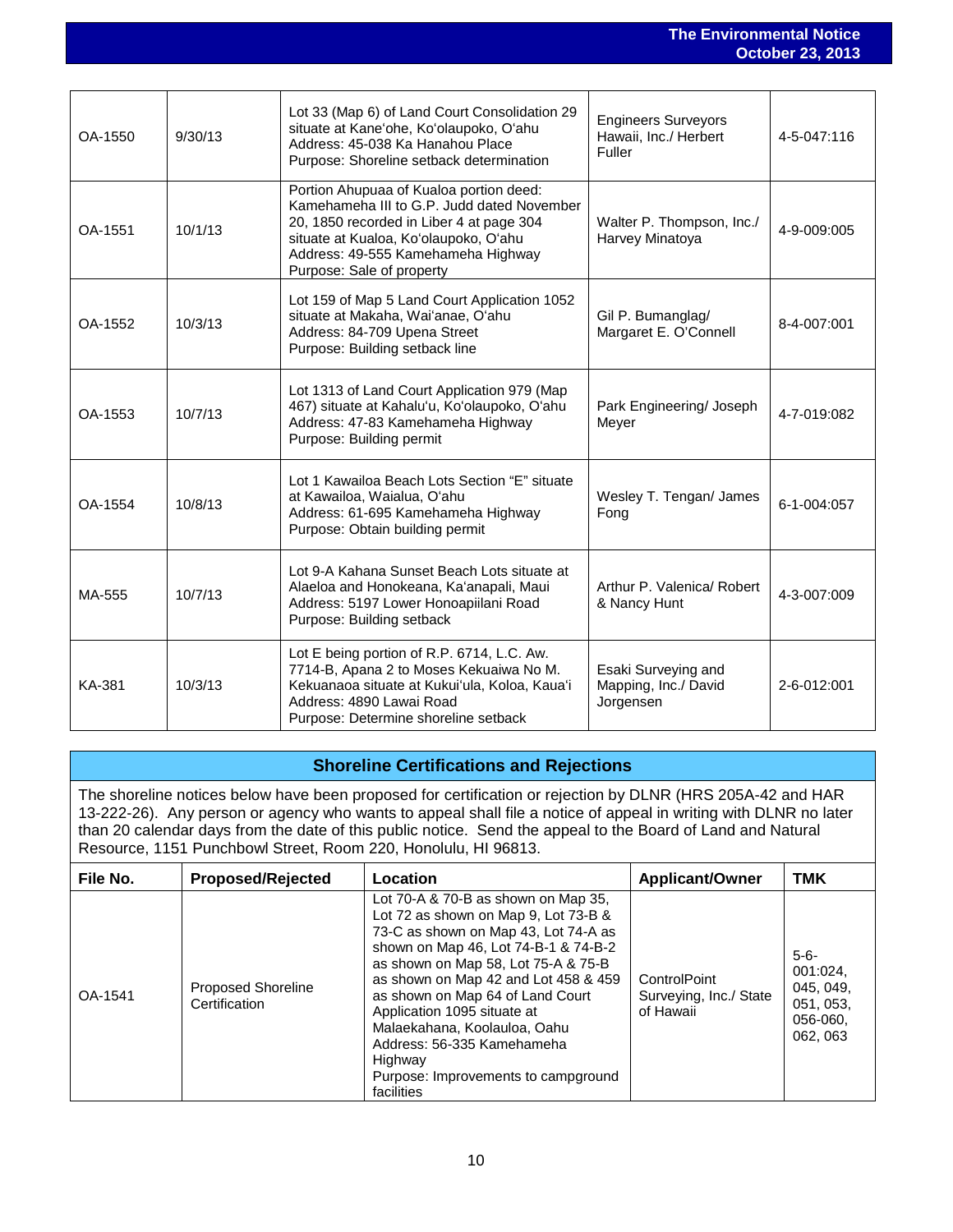|               |                                            |                                                                                                                                                                                                                                                                       |                                                                         | $0.0001$ av, av                      |
|---------------|--------------------------------------------|-----------------------------------------------------------------------------------------------------------------------------------------------------------------------------------------------------------------------------------------------------------------------|-------------------------------------------------------------------------|--------------------------------------|
|               |                                            |                                                                                                                                                                                                                                                                       |                                                                         |                                      |
| MO-163        | <b>Proposed Shoreline</b><br>Certification | A portion of Grant 677 to Waha situate<br>at Pukoo, Molokai<br>Address: Kamehamhea V Highway<br>Purpose: Building setback and other<br>permitting purposes                                                                                                            | Newcomer-Lee Land<br>Surveyors, Inc./Lisa<br>Harper                     | $5 - 7 -$<br>007:024                 |
| MO-166        | <b>Proposed Shoreline</b><br>Certification | Easement 219 of Land Court<br>Application 1683 as shown on Map 23<br>affecting Lot 403 in favor of Lot 395 as<br>shown on Map 19 situate at Kaluakoi &<br>Iloli, Molokai<br>Address: 3036 Kaluakoi Road<br>Purpose: Dune restoration and other<br>permitting purposes | Newcomer-Lee Land<br>Surveyors, Inc./<br>Charles John Nacos             | $5 - 1 -$<br>006:069 &<br>156 (por.) |
| <b>KA-378</b> | Proposed Shoreline<br>Certification        | Parcel 1 "Beach Reserve" situate at<br>Anahola, Kawaihau, Kaua'i<br>Address: 4261-4281 Poha Road<br>Purpose: Building construction                                                                                                                                    | Roger M. Caires/<br>Homestead<br>Community<br>Development Corp.         | $4 - 8 -$<br>007:001                 |
| MA-537        | Rejection                                  | Lot 45 of the Waiohuli-Keokea Beach<br>Lots, Second Series situate at Waiohuli-<br>Keokea, Kihei, Wailuku, Maui<br>Address: 1716 Halama Street<br>Purpose: N/A                                                                                                        | Akamai Land<br>Surveying, Inc./<br>George & Nancy<br><b>Hecht Trust</b> | $3-9-$<br>011:004                    |
| KA-373        | Rejection                                  | Lot 1-A Land Court Consolidation 125<br>(Map 2) situate at Koloa, Kauai<br>Address: 2253 Poipu Road<br>Purpose: SMA emergency application                                                                                                                             | Portugal Surveying,<br>LLC/Moana<br>Development Corp.                   | $2 - 8 -$<br>017:027                 |

## NO FEDERAL NOTICES IN THIS ISSUE

Due to the federal government shut down at the beginning of October, there are no Hawaiʻi Federal Notices in this issue.